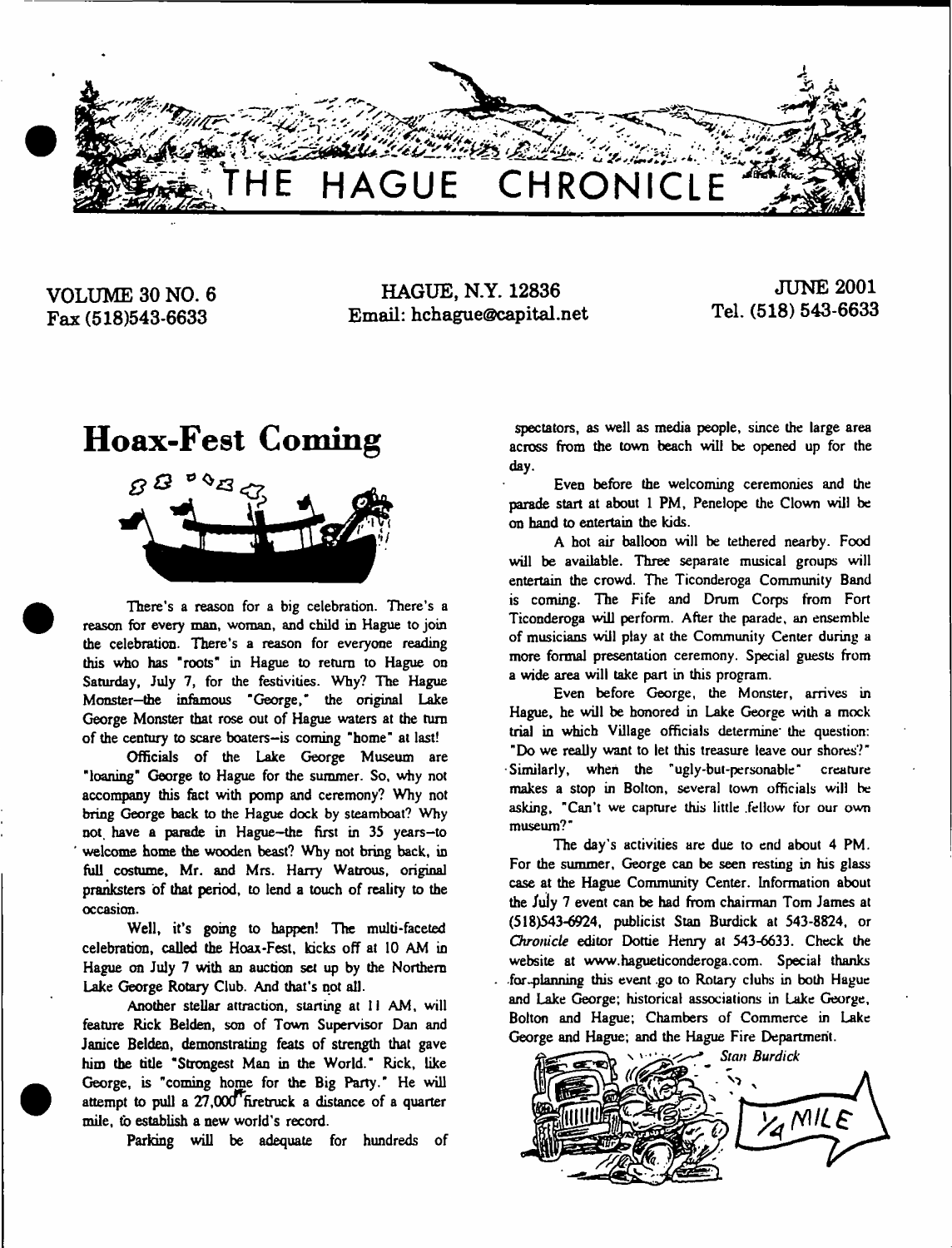#### SELVER BAY STRING QUARTET TO PERFORM

The Silver Bay String Quartet will once again perform a benefit concert at the Grace Memorial Chapel located at Sabbath Day Point in Silver Bay on Saturday, July 21, 2001 at 8PM A suggested donation of five dollars will be taken at the door with all proceeds from the concert going toward the maintenance and preservation of this historic chapeL

#### GRACE MEMORIAL CHAPEL CONTINUES WOR-SHIP SERVICES ON JULY 1

Grace Memorial Chapel located at Sabbath Day Point in Silver Bay will start its one hundred and seventeenth (117) year of providing interdenominational Sunday summer worship services for area guests and residents on July 1. Services begin at 10AM and all are welcome. A new addition this year to our services will be the celebration of Holy Communion on August 19.

The following is the schedule for services during the month of July. August services will be published in the July issue of this paper.

- July 1 The Rev. Deadra Johns, Coordinator. Princeton Theological Seminary, Princeton, NJ
- July 8 The Rev. Wilbur T. Washington, Ret: Reformed Church of America, Bedminster, NJ
- July 15 The Rev. Bruce Tamlyn, Chaplain, Silver Bay Association, Silver Bay, NY
- July 22 The Rev. Tom Waltz, Minister: Salem Presbyterian Church, Studley, VA
- July 29 The Rev. Bruce Penn, Ret: Reformed Church in America, Hendersonville, NC

#### TI FESTIVAL GUILD TO OPEN SEASON

To open the summer season, the Ticonderoga Festival Guild will present a Barbecue Dinner and Showcase of Area Talent on June 26 at The View Restaurant at Indian Kettles at 6PM. Barbecued rib or chicken dinner may be chosen when purchasing tickets, which are available from any board member or by mailing a check to PO Box 125 in Ticonderoga, NY 12883. The show following dinner will feature barbershop singing, instrumental show tunes, folk tunes and songs, dancing and narration. Tickets are on sale for \$25. Deadline for advance ticket sales is June 23.

SOLID BRASS LITE.will open.the .Ticonderoga Festival Guild concert season on July 10 with a fanfare of rousing sound. All six concerts will be under the Tent on the Town Green in Ticonderoga at 8PM. On opening night, the traditional buffet will be served, coordinated by John Brown and his larger-than-ever committee.

On July 17, Echoes of Earth and Sky will be heard from the stage as a duo presents stories, dances and songs of Native Americans. A journey into Gaelic music follows, on July 24, with High Road leading the way. On the final night of July, the 31st, La Chic 'n Bones returns to Ticonderoga with favorite son Jim King on trombone, for an evening of easy listening.

The nineteenth season of Arts Trek programs will open with Solid Brass Lite presenting a program called "Beat" the Brass, with familiar show tunes for children and a "Name That Tune" contest. This program is on July 11 and starts at 10:30AM under the tent, as do all the Arts Trek programs.

On July 18 Echoes of Earth and Sky will present a children's version of their program of songs, dances and stories of Native Americans, with audience parti-cipation in dancing and drumming. The Irish Minstrel takes the stage on July 25, as Richard Stillman presents a variety of Gaelic music, teaches the audience to be human bagpipes, and encourages them in an Irish jig.

These concerts are made possible by support from members and business contributors, sponsors, the New York State Division of Youth (through the Essex County Youth Bureau), by a CAP grant from the Arts Council of the Northern Adirondacks, by a grant from International Paper Co. Foundation, and with public funds from the New York State Council on the Arts.

For info. call Cathie Burdick, 585-6716 or 543-8824.

#### FORT TICONDEROGA REENACTMENT

A reenactment of the "Death of Lord Howe" at the Battle of Ticonderoga Falls will take place in Ticonderoga on June 21,2001 and June 22,2001. The battle itself will be at 3:30PM on June 22. This event is free to the general public. WMHT will be filming the entire event for inclusion in a television special on Adirondack legends due to air later this year. For info, contact Christopher Shaw, 585-2821.

#### HAGUE SENIOR CITIZENS CLUB

The Hague Senior Citizens Club will meet at 12 Noon on Tuesday, June 26 at the Community Center. This will be our annual sandwich/salad, dessert party. Bring a sandwich to share; the salad and dessert will be provided far by the Club. Our speaker will be a representative from Moses Ludington Hospital and Nursing Home. We are also looking ahead to our September trip, with plans being made for it. Also, on Wednesday, June 27 we will be going to Fort Ticonderoga, with lunch at a nearby restaurant. Please register for this at once, by phoning 543-6161. You will be contacted by phone concerning this expedition. Everyone is urged to take advantage of this opportunity to visit a world famous museum in our own back yard. Admission to fort is free.

*One's philosophy is not best expressed in words, it is expresed in the choices one makes. In the long run, we shape our lives and we shape ourselves. The process never ends until we die. And the choices are ultimately our resonsibility*. ..

. . . Eleanor Roosevelt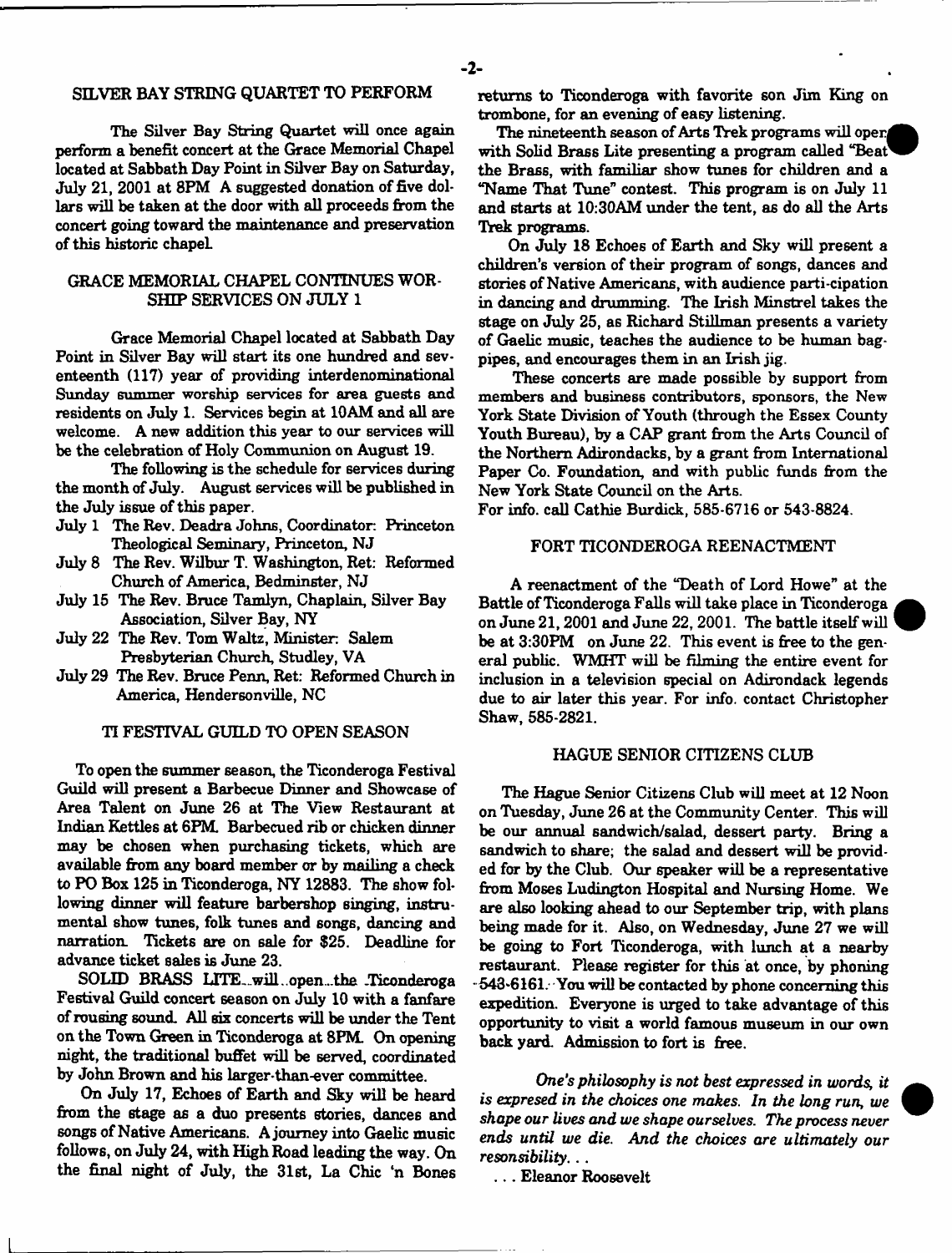### ZONING BOARD OF APPEALS - 5/24/01

The Town Board and the Zoning Board met at 6:30 to iscus6 ethics. Skip Hourigan from the Town Board led the discussion.

The regular meeting was opened with the introduction of board members by Chairman Robert Goetsch and the approval of the minutes of the April meeting.

The first order of business was the O'Toole variance. Warren Co. DPW with the permission of the O'Toole's would like to subdivide a 2.02 ac. lot into two lots of .25ac and 1.77 ac. The larger lot will conform to minimum lot dimensions and area. The smaller lot will not meet area requirements of the Hague Zoning ordinance.

Art Hatfield made a motion for the ZBA to accept the application as properly signed as an application for a variance on the O'Toole property and schedule a Public Hearing for next month's ZBA meeting on June 28.

Doc Doctors (for Ingrey) 45-2-1, Bob Kat Lane, Arcady The Doc Doctors are applying for a variance after the fact for a 16ft x 20ft deck which is 26ft from the lake and requires 24ft relief from section 160-50B(b)

Art Hatfield moved that the ZBA accept the application from the Dock Doctors for the deck at the Ingrey property in Arcady, the neighbors be notified, and a Public Hearing be set for June 28. Approved.

Dimond (46-1-10) Var 02-01 Pine Cove Rd.

hance for side yard setback (6 ft relief) and Lake Shore Ms. Dimond is requesting relief from the Hague ordisetback (sec 160-50) B (b) 46ft relief for a boat rail launch system and a 200 sq. ft. accessory storage building, ZBA will join Planning Board on June 2 for site review on this matter.

#### HAGUE PLANNING BOARD 6/7/01

Andrew and Linda Cornell plan to build a home on Rt. 8 across from Sunset Hill Road. It is within 75 feet of the brook. Permission granted by a 6-0 vote.

Nelson Waters came before the board asking for permission to store boats on his vacant lot on Decker Hill Road. Mr. Waters had originally obtained permission to park cars, pick up trucks and trailers to alleviate the overparking at the beach. This permission did not include boat storage. A lengthy discussion ensued stating that a completed application must be submitted, and he must have an LGPC permit. While he is getting the permits he needs, .Mr. Barone,..Zoning Administrator said he could use his property for boats. After the permits are granted a public hearing must be held. The issue was tabled until the next meeting, when permits should be in place.

Dock Doctors made application for a gazebo at the Ingreys in Arcady. In the process of filing the applicaion, it was discovered that the builder of the dock had ^Pcion,: not gotten a permit. They are now seeking a permit for the dock, after the fact.

#### HAGUE TOWN BOARD - 6/12/01

The Hague Town Board held its regular monthly meeting on Tuesday, June 12 with all members present.

John Barber made a presentation on the upcoming Hoax Fest on July 7. Mr. Barber detailed the many activities planned for this day. Also assisting in the presentation were Stan Burdick and Tom James.

Rudy Meola presented the Board with a petition opposing the expansion of the proposed public water district to include sections south of the bridge on 9N and part of Route 8 from the bridge to the area near the old fish weir. The signatories are in sympathy with the need to upgrade the present private system but that effort should be limited to the area now being served by the Hague Homeowners Assoc. Waterworks

At a special meeting on 3/23/01 the Town Board authorized the expenditures of \$7,000.00 for a feasibility study on the proposed water district. In a similar situation, but involving a proposed sewer district, the Ticonderoga Town Board rejected the request for funds for a fasilibity study upon the advice of the town attorney, who claims it is illegal for the town to spend public money to assist private homeowners. Mr. Meola asked that the State Comptroller be asked for an opinion.

The issue of implementing the \$11,000 grant for the removal of junk cars and junk yards was discussed. The town has received nine responses from people who would like to participate in the program. The Town Attorney is preparing a contract to be used with the hauler before the progress begins. The Board will also set up a special meeting to work on a local law dealing with junk and the operation of junk yards.

Because of some apparent inequities in assessments of real property, Supervisor Belden suggested that Warren County Office of Real Property be approached on doing a revaluation. The last revaluation was done in 1999. A meeting will be scheduled to review this issue.

The various Board committees made their reports, including the need to replace the phone system at the Community Center, the building of a shed in the back of the Center to store mowing equipment; highway dept, preventative maintenance is proceeding on schedule; the transfer station still has a vacant position, the-summer swimming program will be held at the Silver Bay Assoc, facility from 7/2 - 8/10/01; the basketball program will begin on July 10; the music concerts in the park series begins July 11. Plans are being made to provide an arts program for children in place of one for adults..

In other business the Town Board:

• approved the use of the Town Park on 6/22 for a coffee house by the Wesleyan Church. Cont. on page 4 - Town Board

6/01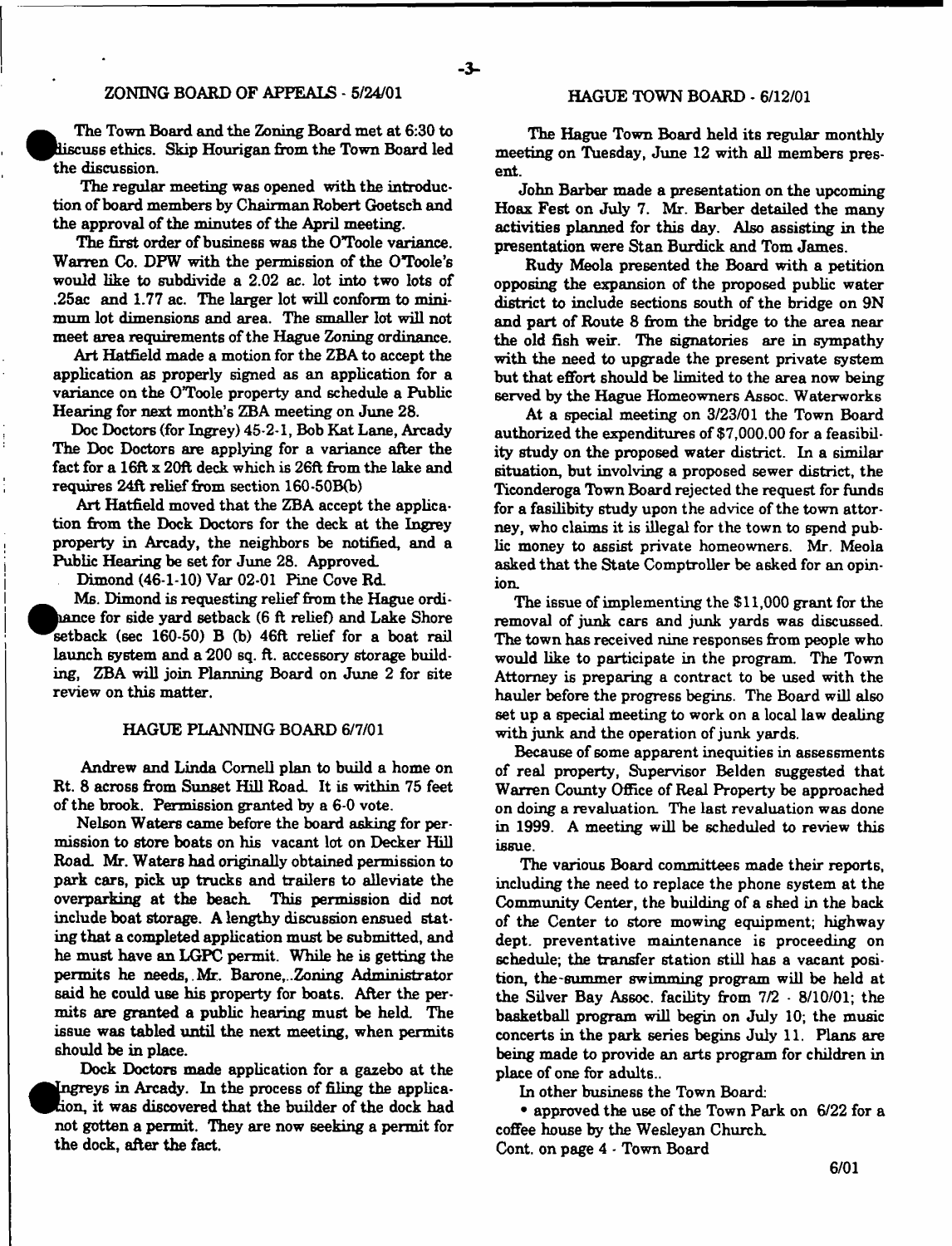Cont. from page 3 - Town Board

• received a letter from the Wikoffs in appreciation of the clean-up day.

• received a request from the Hague Senior Citizens Club to provide them transportation on a scheduled basis.

• was informed that the Silver Bay Assoc, has offered to buy recreation equipment for the town park.

• referred to the opinion of NY Audit and Control on an issue dealing with the money received on the adopta-basket program • a bookkeeping matter.

• will schedule a meeting of the Town Board with the Comprehensive Plan Committee to review its recommendations.

• authorized the supervisor to apply for a grant to buy a truck to transport recyclables... rm

#### FROM OUR HIGHWAY DEPARTMENT

There is no statutory or legal authority which grants a property owner or resident along a public highway any right to place a mailbox in a highway right of way. The owner may have an informal license, but this does not endow the owner of the mailbox with any legal rights in the highway when needed for highway purposes.

The Highway Superintendent and the State have a duty to keep the highway available for the public use. Snow removal and snow storage are an incident of that use.

"The highways of the state are made for and devoted to public travel, and the whole public have the right to their use in their entirety and when obstructions to public travel are found within their bounds, the commissioners of highways are clothed with power to remove them without waiting for the slow process or law, even though travel be not absolutely and entirely prevented." Vanwyck. V. Lent, 33 Him 301;

When the necessity of keeping the highway open conflicts with the individual's receipt of the mail, the latter must stand aside. The owner has no right to interfere with the speedy and efficient removal of snow by placing the mailbox in such a position as to cause this result, and no liability results on the part of the public official charged with the the duty of snow removal if such a box is so placed that it may be injured by proper highway maintenance. (Informal Opinion, Attorney General 2/28/66)

#### RECOMMENDATIONS FOR MAILBOX INSTALLATION

(1) MOUNTING HEIGHT FROM GROUND TO BOTTOM OF MAILBOX SHALL BE A MINIMUM OF 42 INCHES.

(2) MAILBOX MUST NOT ENCROACH OVER THE SHOULDER OF THE HIGHWAY.

(3) A SECURE ATTACHMENT OF THE MAIL

BOX TO THE POST IS NECESSARY TO PREVENT THE BOX FROM BEING SEPARATED FROM THE. POST IN THE EVENT THAT IT IS STRUCK BY A VEHICLE.

(4) "NO DEADLY FIXED OBJECTS" SHALL BE USED FOR MAILBOX SUPPORTS.

" DEADLY FIXED OBJECTS" ARE THOSE THAT COULD CAUSE A FATAL INJURY IF STRUCK BY AN ERRANT VEHICLE.

#### CORRECTION

Last month we published the list of businesses who are supporting the Hague-on-Lake George Chamber of Commerce web site We apologize for omitting the following names: The View at Indian Kettles, Eddie's Restaurant. Thanks for your support.

#### HAGUE BUSINESS COMMUNITY EXPANDS

Hague has another new specialty shop with the grand opening of The Red Garage on Saturday, June 16. This antique shop, art gallery and gift shop, run by Judy (Brock) Stock is located at 8910 Lakeshore Drive.

Judy grew up in Hague and graduated from Hague High School in 1962. After graduation from William Smith College she began a 30-year career as a high school mathematics teacher and, upon retirement, came back to Hague last June. The red garage was originally built in 1954 by her father, Louis Brock, who owned Hague Contracting Company and later used the building for insurance, real estate and finally Norlago Marine.

Judy's shop contains a wide variety of antiques including some vintage photographic, electronic, marine, household and picnic equipment, antique tins, dolls, china and silver. There are handmade floral decorations created by Ann Marie Safford from Schroon Lake and ceramics hand painted by Joan Necaster from Ticonderoga. In addition there is an art gallery featuring the works of illustrator and designer, Joyce Cleveland from Bolton Landing. Some of the collectibles that Joyce designed are also available for purchase including a selection of beautiful baby items and Christmas treasures that are no longer in production.

With the addition of the Red Garage, there are now six specialty shops in Hague for residents and visitors alike to enjoy. Judy designed a bookmark and brochure giving a. description and map of all of these shops. It is available by visiting Mt. Zion Gifts, Graphite Mountain Stoneworks, Carriage Barn Antiques, Hague Creek Antiques & Gifts, Graphite Mountain Stoneworks, Carriage Barn Antiques, Hague Creek Antiques and Gifts, Old Glory Antiques, or The Red Garage.

*HAVE A HAPPY AND SANE FOURTH OF JULY.*

6/01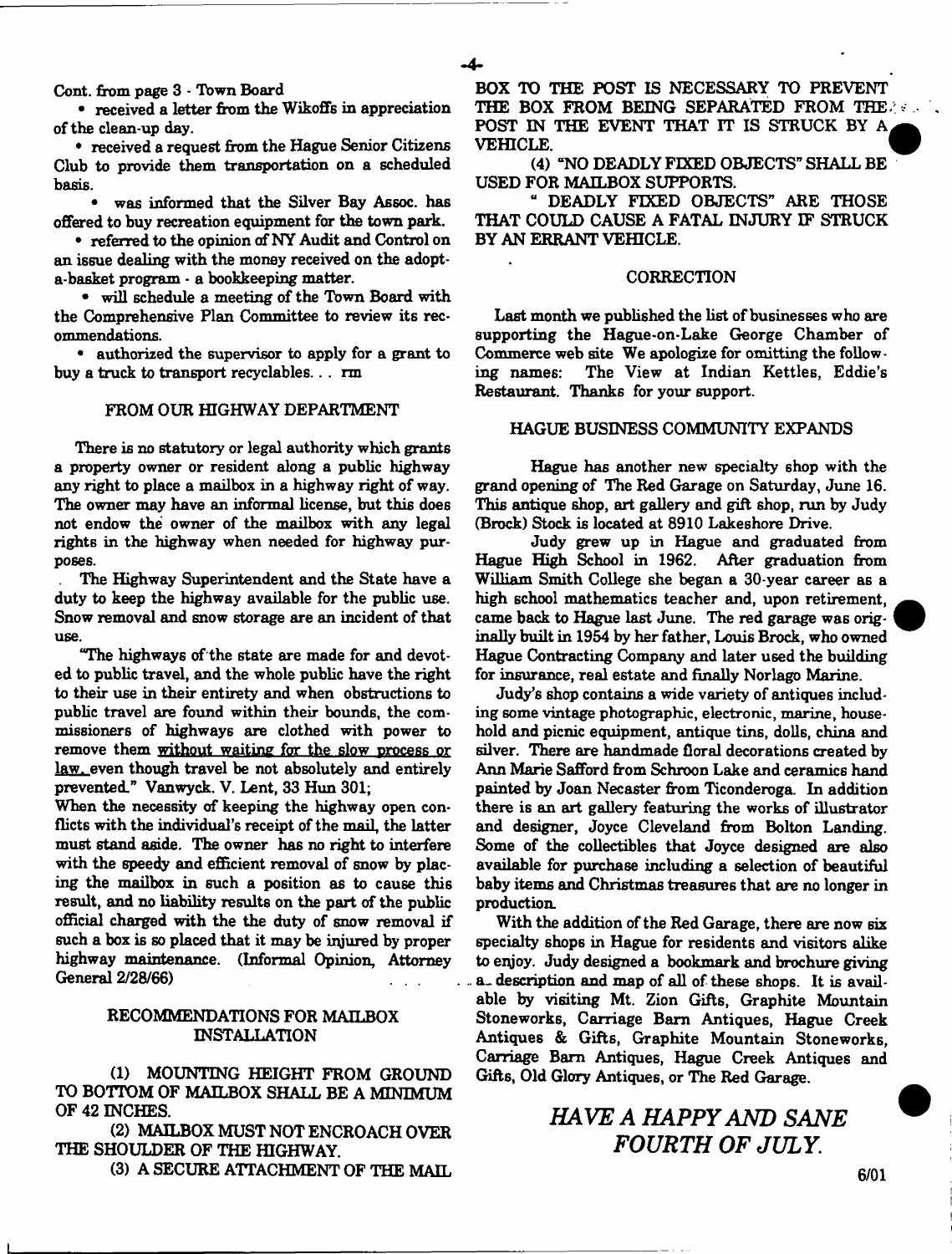#### NATURE NEWS by Laura Meade

Laura's column this month digresses from nature but we think it is certainly "food for thought."

#### Common Sense

When automobiles crowded city streets People devised a system to avoid collisions. And thus red light means "stop," Orange light means "caution" And green light means "go."

As the world population increases,

Intelligent people need to contrive land use laws To avoid ecological disasters.

Thus, there are places where development should "stop" Other places where development should use "caution" And some places where development may proceed with proper controls.

Mankind needs such common sense. . .. . Laura Meade 10/21/91

#### IN MEMORY OF ROBERT M. HOYT by Laura Meade, December 14, 1994

Soon after Bob Hoyt died, I went down to the Hague Beach and sat by the park attendant's booth where Bob Jjiad worked in recent summers. A north wind was churning waves a foot high, and a thousand mists were rising and drifting southward. They looked like tiny sailboats, each carrying a cargo of a small burden - away to an unknown land. I thought of the many kind and worthwhile deeds that Bob had performed for years  $\cdot$ every one a weight of effort for him - yet each joyfully given. It seemed as if his burdens were being borne away in the mists.

Then a huge slender plume rose and danced along the far shore and disappeared into the clouds. It was as if Bob was leaving his favorite place on earth to go to the land of eternal life, leaving his good deeds for others to do.

Soon the lake became totally calm, a peaceful mirror, reflecting heaven and earth. If you were to gaze into its surface, you could see your own image, and perhaps that of Bob Hoyt's. Would you see yourself as a person who had so believed in God and had lived the teachings of Christianity as he did?

Could you reflect his life in yours and truly be part of the Holy Spirit as be was?

#### HAGUE SUMMER MUSIC SERIES

The Hague Youth Committee presents a series of free Rausical performances at the Hague Town Park. In case of inclement weather, performances will be held at the Hague Community Center.

Wed. July 11 - 7PM Nelson Shapiro & Phil Henry

Wed. July 18 - 7PM Jenks and Reilly Duo Wed. July 25 - 7PM Silver Bay String Quartet Wed. Aug. 1 - 7PM Stan Burdick - Square Dancing Wed. Aug. 8 - 7PM LaPointe Brothers Wed. Aug.  $15 \cdot 7$  PM Rick Bolton & the Dwyer Sisters Wed. Aug. 22 - 7PM Mary Jo Von Tury & Dwinal

Smith

Bring your own chairs, or blankets. Come and enjoy these free concerts under the stars.

#### WEATHER NOTES By Mary Lou Doulin

In the previous months we have passed from a drought to conditions of almost ample rainfall. We went from the high risk of forest fires to flash flood warnings on the radio. Through it all the birds returned, the flowers bloomed and each day the foliage was more verdant.

June is the prime month for your senses to come alive. Only in Bermuda during the season when the Easter lilies bloom have I ever experienced such nighttime redolences. In May, first it was the fragrance of the lilacs that filled one's senses and then the bouquet of locust tree blossoms on the warm June nights that permeated the air. Such sweet pleasures are right here in Hague. As June is wont to be, the humidity has been increasing as well as the tem peratures. The temperature reached 93 degrees by the middle of the month. Thunderstorms are more frequent and gardens are thriving.

#### LGPC ZEBRA MUSSEL ADVISORY

The Lake George Park Commission has issued a Zebra Mussel advisory for the 2001 boating season for all areas of the lake. The LGPC is appealing to everyone involved in boating, SCUBA,fishing and constructon activities to be part of a concerted effort to prevent the ecologic and economic destruction of zebra mussels

#### TRANSFER STATION SCHEDULE BEGINNING JUNE 1 TO SEPTEMBER 15 OPEN - MON., TUES., THURS., FRI., SAT., SUN CLOSED WEDNESDAY

#### BRIDGE THEATER OPENS FOR SEASON

The Bridge Theater is a one of a kind theater built on the old Clinton Street Bridge. Local theater group, Potter's Players, directed by Winnie DeGroff will be performing on Thurs. nights at 7:30PM during the summer. Sat. night performances at 7:30PM will be by Riverview Entertainment Productions from Troy, NY.

# **HAGUE HOAX FEST JULY 7, 2001 6/oi**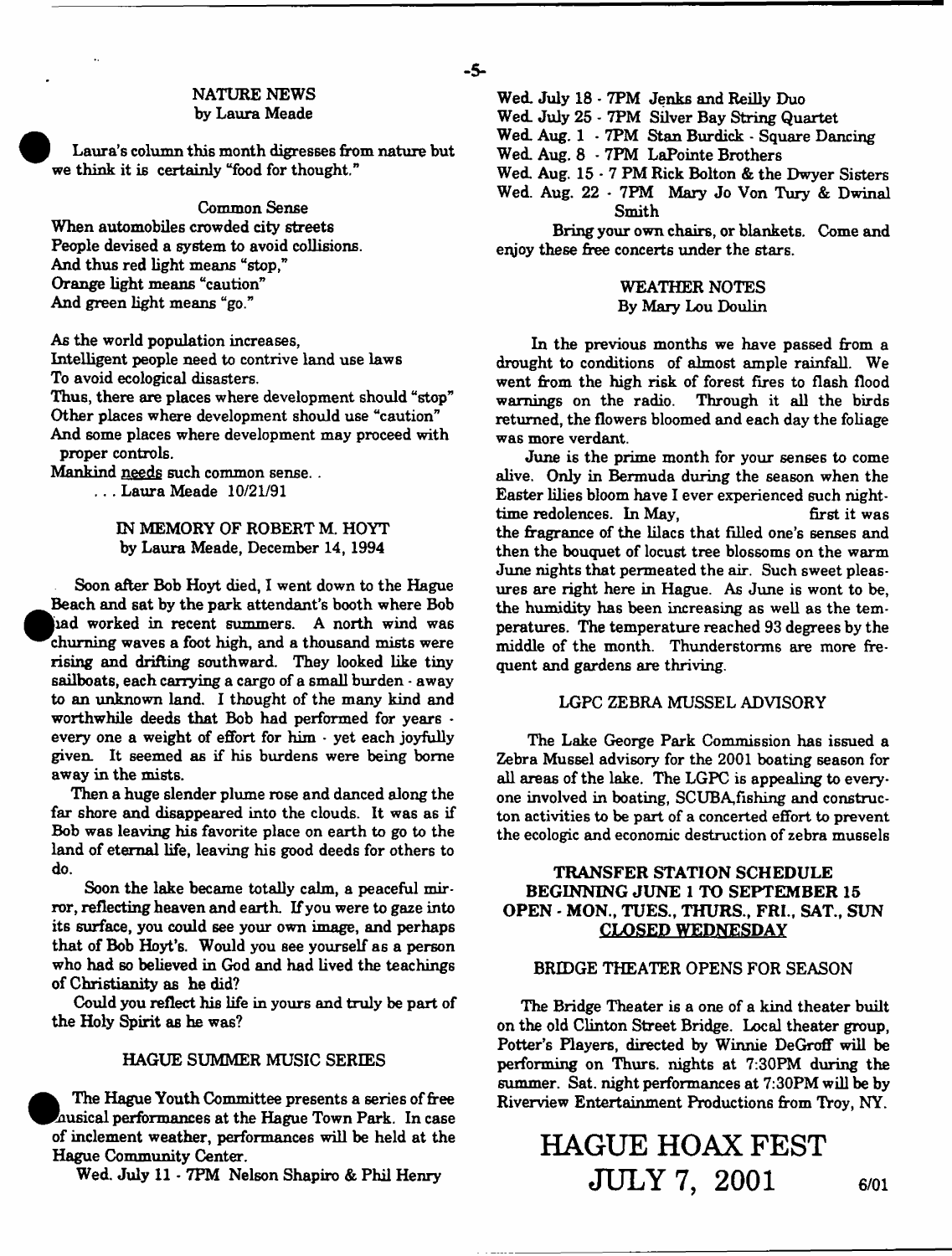#### LETTERS TO EDITOR

I have enclosed a copy of a letter that I am sending to Dan Belden. I am sending this to you given your position as the publisher/editor of *The Hague Chronicle*

Ever since March I had intended to pen a letter to you responding to the article, 'THE CASE AGAINST THE JET SKIS." While I never put those words on paper, *The Lake George Mirror* article was the impetus for my writing to Mr. Belden. Sincerely *is!* Ruth L. Smith, Westtown School, Westtown, PA.

Dear Mr. Belden,

"With great interest I recently read the article entitled "No Jet Ski ban on Lake George Foreseen" in the May 25,2001 issue of *The Lake George Mirror.* I was pleased to learn that Governor Pataki officially signed the bill that allows individual towns to regulate personal watercraft (FWC). Knowing that this law was pending, for three months I carried around a copy of *The Hague Chronicle,* with the intent of writing a letter to the editor (Dorothy Henry). *The Chronicle's* March 2001 issue gave food for thought regarding the negative impact that FWC have on a body of water and the surrounding community.

"I have been coming to Lake George and the town of Hague for my entire life; my family owns the Wray property on Friends' Point. FWCs have been a source of frustration and annoyance for my family and friends alike. I respectfully disagree with quote, " 'Jet skis may be a problem at the south end, but not in Hague, not yet anyway.' The southern part of the lake does have a lot more boat traffic, but up north, we too have our share of motor boats and FWCs.

"You also indicated that only three complaints were received last year. I think that that number is so low because most of us, up to this point, have not publicly shared our annoyance. We mutter under our breath, glare at the FWCs from afar and realize that a kayak, a swimmer, or someone sitting on a lawn, will never be able to catch the motorized vehicle. Therefore, in the past we have bought into the belief that there is nothing we can do.. Now the State of New York has empowered us, and I would like to know how the Lake George Park Commission plans to enact regulations. The question is not if something will be done, but rather what, how and when.

"I am aware that .a total ban is .not realistic for Lake George. Perhaps implementing a no-wake zone within 1500 feet (or greater) of the shoreline for FWCs. This would help reduce noise and we would not have to watch as many people drive around in circles as they chase their own wake. Lake George is large enough that restricting the use of FWCs within 1500 feet of the shore and islands would still allow for ample usage at high speeds. Certainly this would be realistic for Hague given the fact that we have the widest part of the lake three miles.

"My family's home faces north and is part of the bay shared by Friend's Point and Forest Bay. One of our neighbors in Forest Bay owns two PWCs. One day three or four years ago, after a couple of hours of watching and listening to them run the vehicles in front of our house, I personally went over to their house and said something to them. The subsequent years have not decreased my irritation with the manner in which the FWCs are used.

"Personal watercraft have a significantly higher decibel level than most motorboats. Their sound can be heard over a much greater distance. In addition, it is my personal opinion that on the whole, they are driven with greater recklessness than a typical motorboat.

" During the recent Memorial Day weekend I spent many hours kayaking the water between Rogers' Rock and Hague. I found the water to be unique in that for several days there was almost no wind, allowing the water to be like glass for most of the time. The only waves created were by motor boats and FWCs. As I paddled, I was struck by the amount of verbal noise that users of FWC make. Certainly people in motor boats talk to each other and this can be heard above the drone of the engine. However, people on a FWC tend to do more yelling. In particular, shrieks of glee as the craft quickly accelerates.

"Lest you think that I am an anti-octane person, I assure you that I am not. My family has a motor boat and to date I have been water skiing on Lake George for twenty-six years. Now that we have been given the legal ability to do so, I simply would like to have in place some enforceable regulations for users of PWCs. They would then know that if reprimanded, one is not just stating a persona) opinion, but the law.

"One of the things mentioned in *The Hague Chronicle* was, "Jet skis are currently the greatest threat to the American population of loons and have negative effects on nesting waterfowl." How interesting in light of the fact that for the first time ever, last summer I saw a loon on Lake George - near Anthony's Nose. Will loons continue to come to The Queen of American Lakes?

"1 agree that more information and research is "needed about the extent and the nature of problems posed by jet skis and their users." Contrary to what Park Commission Chairman Mark Johnson stated, I do not think that taking some action would be premature. Forming a committee or two to investigate the issue and soliciting written comments would be a start.

"I am all for cleaner running engines • which the *Mirror* article mentions. However simply passing a safety course is no indication as to how a person will drive when they are out on the water, e.g. - The rate of speed they will travel when near the shoreline. .

" As the supervisor for Hague, I would like to encourage you as well as the Park Commission members and representatives from other nearby towns and the village, to not put this issue on the back burner. Yes, zebra mussels and Eurasian milfoil are a higher priority, but please do not put the problems  $\alpha e$ . ated by personal watercraft and their users at the bottom of the pile.

"Thank you for your time and effort toward the people and issues related to the Adirondacks, Lake George and in particular Hague.

Sincerely, /s/Ruth L. Smith 6/01

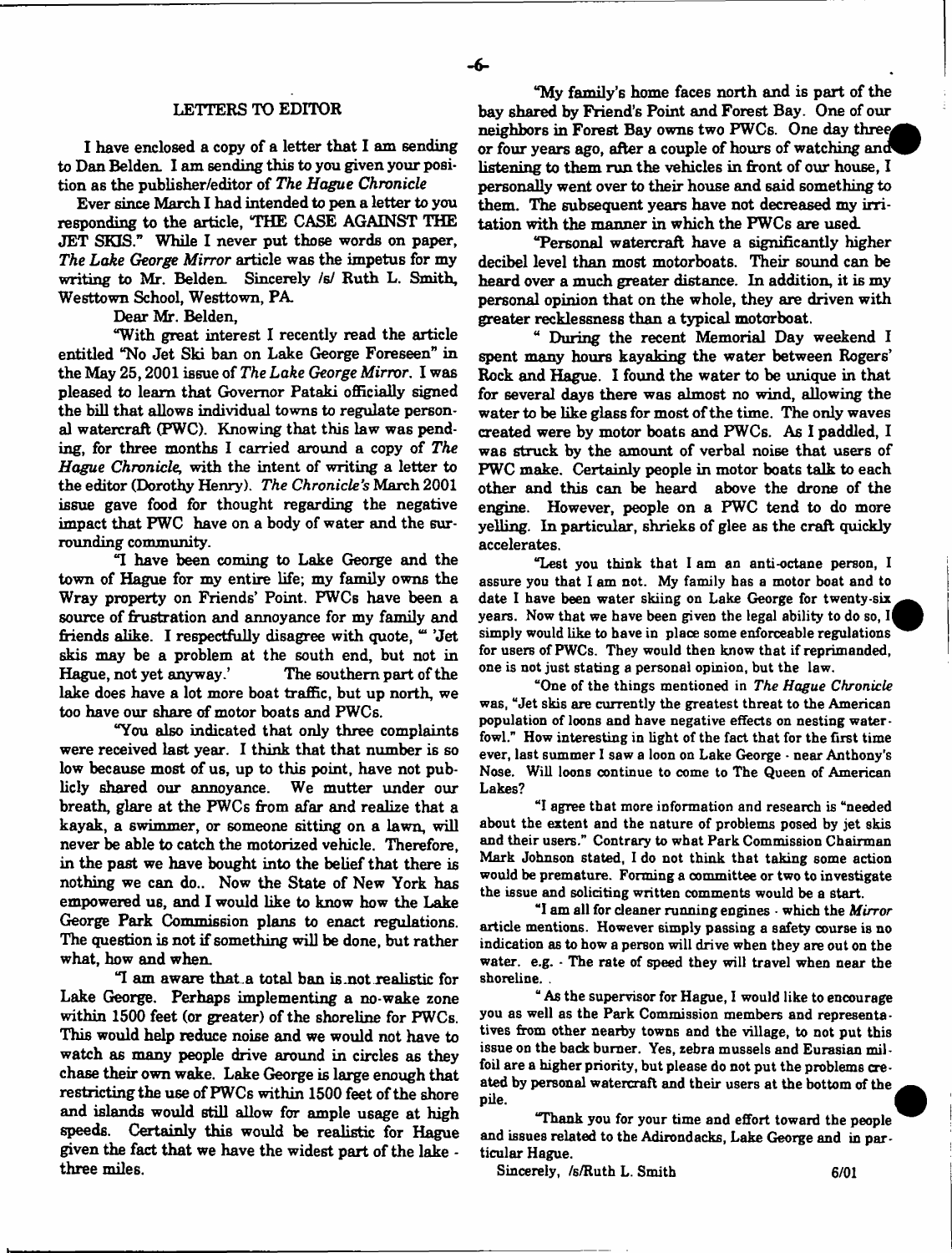BORN: A daughter, Ashley Elizabeth, on June 4 in Valhalla, NY to Jens & Kathleen (Curry) Mangels. Proud grandparents are Tom & MaryLou Curry of Great Neck, NY and Sabbath Day Point.

MARRIED: Kathleen Elizabeth Crabbs, daughter of Mary and Edward Crabbs, Fredericksburg, VA and Hague, NY, and John Charles Clark, son of Judy and John Clark, Waynesboro, VA in Charlottesville, VA on May 12,2001. Kathleen is the granddaughter of the late Edward and Bertha Crabbs, Hague

DIED: Melicent Smith Rives, 104, on May 31, 2001 in Melbourne, FL. She lived in Syracuse, NY and Stuart, FL and summered in Hague. She attended Emma Willard School in Troy and graduated from Syracuse Univ. She is survived by daughters Marilynn Miller, Woodsboro, MD and Nancy Messerly, Naples, FL and Forest Bay, Hague, NY

DIED: Blythe (Igoe) Leonard, 69, Williston, VT, formerly of Friend's Point, Hague on June 9 in Burlington, VT. Survivors include four daughters; Lisa Timee, Blythe Leonard, Amanda Vickerson, and Tracey Barth; one sister, Adelaide Cartwright and brother Frank Igoe. She is also survived by seven grandchildren.

Correction: On death notice of Bernard (Buck) Denno in May issue, grandchildren surviving should be 33 - not 23 as published. Also donations may be made in his memory to the Hague Volunteer Fire Dept.

#### THS FIFTH MARKING PERIOD HONOR ROLL

The following Hague students are listed on the 5th Marking Period Honor Roll:

GRADE 12 First Honors: William Bothe, Katie Breitenbach, Dawn McCoy, Josh Plass

GRADE 11 First Honors: Heather Hassett, Alison Rutkowski

Second Honors: Angela Mascarelli, Joee Plass, Theodore Santaniello, Brandon Trudeau, Tyler Wells

GRADE 10 First Honors: Jessi Frasier

Second Honors: Jennifer Clark, Kelly Frasier

GRADE 9 First Honors: Matthew Frasier, Monica Sitts Second Honors: Thomas Haskell.

CONGRATULATIONS!!

#### HAGUE SCHOLAR ATHLETES - SPRING 2001

First Honors: Bill Bothe, Matt Frasier

^^Becond Honors: Joee Plass, Becky Ryder, Ted Santaniello, Brandon Trudeau, Jennifer Clark, Tom Haskell

# **SOUNDINGS** KATTE BREITENBACH NAMED VALEDICTORIAN

We knew she could do it (she seems to be able to do anything!) We are very proud to have Katie as the valedictorian of the class of 2001 at Ticonderoga High School. Katie is the daughter of John & Deborah Breitenbach, Silver Bay. She plans to pursue a degree in Biology and Genetics at Bucknell University. Her high school activities have included Key Club (President and Treasurer), National Honor Society (President), Student Council, Spanish Club, Yearbook Staff, Drama Productions, Prom Queen, Band Secretary, Chorus President, Spirit of Sound Show Choir, Natural Helpers, Soccer and Cross Country and that's just what she did at school! She has taken an active role in her church, and many other service activities. Katie, we are really proud of you!!!

There are nine other Hague students in the class of 2001. We plan to publish more about them in the July issue (after graduation) when we will have other awards to tell you about.

Jessica Frasier, daughter of Edna and Dick Frasier, Hague, received a bachelor's degree with distinction in civil engineering at the 108th commencement on May 13 at Clarkson University. She will be enrolled at Clemson University in S.C. in the fall pursuing her master's degree

#### FYI

• YMCA Camp Chingachgook is planning a canoe expedition for teens, 13 - 16 along the unspoiled waterways of Quebec's finest wildlife refuges, in July 2001. Also planned is a biking expedition along the coast of Maine from July 1 to 13. Enrollment spaces still available.

Ages 13-16. For info, on either or both of these adventures, contact: Mark Erler (518) 656-9462 or fax 656- 9362.

• Hague Comprehensive Plan Committee is beginning to see the light at the end of the tunnel. Next meeting will be June 25 at 7PM for a continuation of review of the Chazen Plan. No meetings scheduled for July. Schedule for August will be published in July issue.

• From the desk of our historian, Clifton West comes the following note about Memorial Day. Dated May 30, 1890. "First decorated graves. All went to the lake this morning. Had music. The old vets with citizens marched up to the cemetery, decorated the graves then marched to the - White Church and after singing America we listened to an excellent address from Commander J. H. Robinson of the ME. Church at Tie. After which company was formed and marched to the Lake then dismissed. A good beginning for the first public demonstration."

"Hague furnished one hundred and six volunteers, one man was drafted, the men enlisted chiefly in the 118th Regiment the 5th N.Y. Cavalry, and the 23rd Independent Battery."

.. . Copied from the diary of James Balcom.

Mr. West adds that this was Hague's first parade. 6/01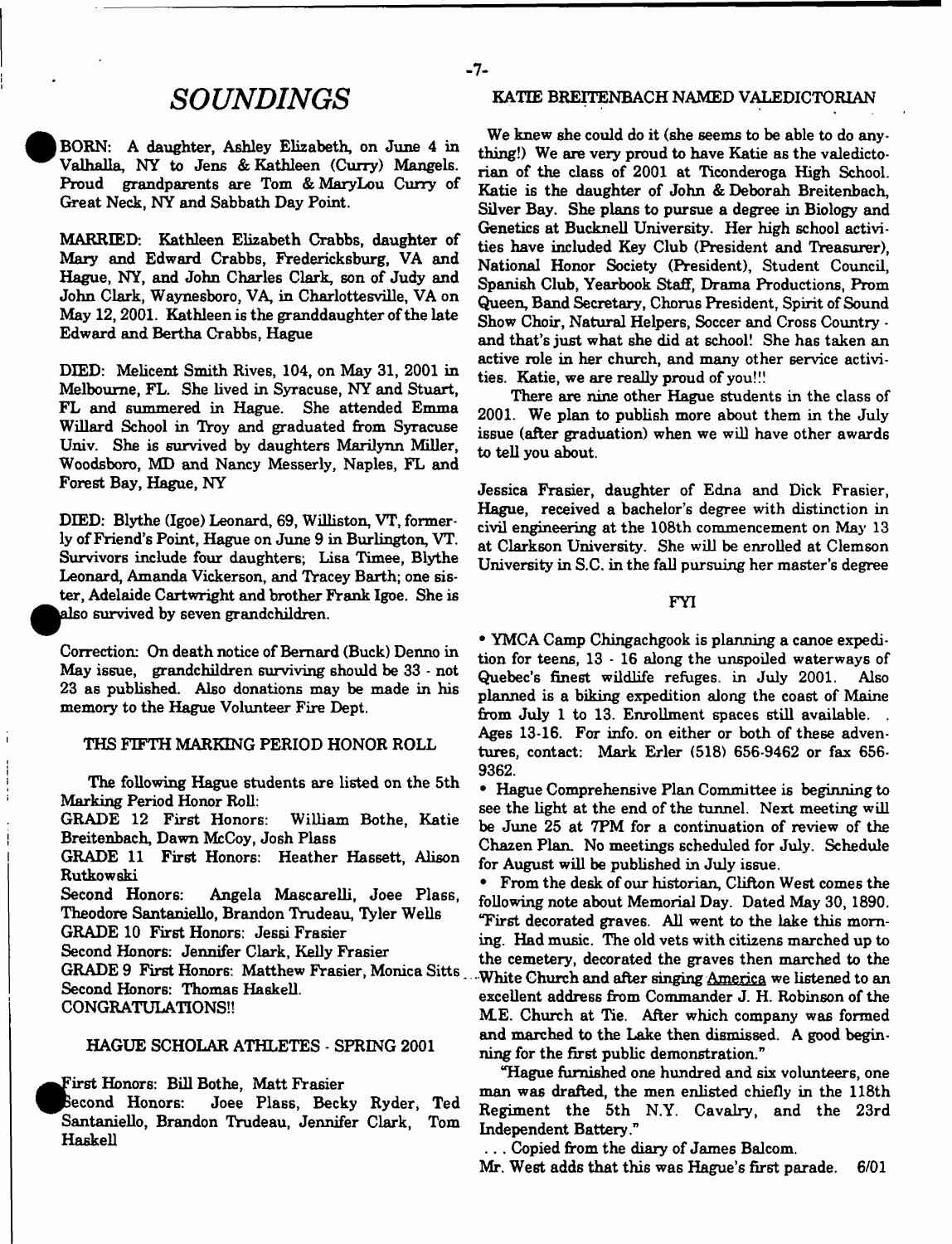#### "DEATH OF LORD HOWE" REENACTMENT

The Ticonderoga Historical Society is pleased to invite the public to attend the "Death of Lord Howe" reenactment on Friday, June 22 at 3:30PM. Following as closely as possible the actual events of July 5 through 8 of 1758 the event will actually start at Fort William Henry on Wednesday night and will conclude with the Battle of Ticonderoga Falls on Friday afternoon and the death of Lord George Augustus Viscount Howe.

At the Hancock House the Historical Society will be hosting representatives of Paramount Press and specifically artist Robert Griffmg who specializes in paintings of Eastern Indians and the 18th century. Also available will be posters, prints, video, notes and post cards.

# EVENT SCHEDULE

### June 20, 2001

12-8PM British troops and boats arrive at Fort William Henry and prepare for the journey up Lake George.

2-5PM Book signing by Heritage authors and Paramount Artists at Fort Willliam Henry.

#### <u>June 21,2001</u>

Dawn - British flotilla leaves Fort William Henry and proceeds to Rogers Rock where they will camp overnight 6PM Early French forces, under Cliff Bearor. Leave Ticonderoga and a secure Mt. Pele (Rogers Rock) for the main force.

7PM Slide show preview by Bob Bearor in Community Building in Ti.

Dusk Bob Bearor leads the main French force up Mt. Pele where they will camp in memory of Langy and Trepezac

#### <u>June 22, 2001</u>

British forces begin final leg of water journey. French forces descend Mt. Pele and hold a council with the natives before continuing across Cook's Mt. and Bear Mt.

#### 3:30PM French and British forces meet in combat at the original site of Lord Howe's death.

4:30PM All forces parade from battle site, down Montcalm St. to Bi-centennial Park for supper and festivities.

From 12FM to 9PM the public is also invited to browse the sutler shops set up in Bi centennial Park on June 22. There will be a wide variety of 18th century items available for purchase and inspection.

Contact Steve Blanchard, 585-7868 for details or by email [ths2@capital.net](mailto:ths2@capital.net)

#### LAKE GEORGE HISTORICAL ASSOCIATION MUSEUM OPEN FOR 2001 SEASON

The beautiful and historic brick Court House in the Town of Lake George is now open Friday through Monday from Noon to 5PM. The public is welcome to enjoy the many exhibits on three floors of the old Court House that are a part of the Lake George Historical Association's collection of artifacts of the Lake George

region - and there is no admission fee!!

The main court room is in its original form in the 1845 Greek Revival-style and the original 19th centuryjail cells are part of the fun of visiting the Museum. Exhibits include: The "Radeau Exhibit" which features the LAND TORTOISE - the first American warship built on Lake George shores, and which still remains at the bottom of the lake; a facsimile of the Nara Gift Shop which closed its doors after 80 years in 1988 (remember the soccer machine"? that's at the Museum too!); steamboat era memorabilia and other boating items; an Indian dugout; archaeological finds; tramp art; firematic memorabilia and so many more artifacts in a setting that really can "take you back"! The Book Shop at the Museum offers historic books, maps and prints for sale. It's a good browsing place!!

Maggie Hinck McClure, who grew up living summers in Silver Bay, is the newly appointed Museum Administrator. In addition to tours in the Museum, Maggie is available to assist with research projects in the Historical Association's library and archives.

The Court House is located north of Shepard's Park at the comer of Canada and Amherst Sts. Call (518)668-5044 for further information.

#### LAKE GEORGE ASSOCIATION ANNUAL MEETING

The Lake George Association/s 116th annual meeting was held at the Lake George Club on June 16 with President Richard Swire presiding. New members elected to the board were Bonnie Davis, Glenbumie and Todd Mahoney, Cleverdale.

David Decker, Project Director for the "Lake George \* Plan for the Future" gave an in-depth report on the plan development and adoption. There are two more scheduled public information meetings to be held - Tuesday;, July 17, 2001, 6PM at Hague Town Hall and Thursday, July 19, 2001, 7PM at Bolton Town Hall. Written comments will be accepted until July 26 and can be forwarded to Lake George • Plan for the Future, c/o Warren County Soil & Water District, 51 Elm St., W arrensburg, NY 12885 or e-mail to: [Lg2000@nycap.rr.com](mailto:Lg2000@nycap.rr.com).

The second speaker was Dr. Kenneth Wagner giving a very detailed account of the benefits and a fewdownsides, to the application of sonar into Lake George. If you had any doubts about whether it is a good or bad idea, Dr. Wagner seemed to be able to set the record straight. We are now going through the permitting process. Since spring seems to be the best time for applications, perhaps if the permittig process moves along with any degree of speed, it could be done in the spring of 2002.

Mr. Phil Mann, Hague, has copies of "Our "Lake Book" to distribute free to members (\$25.00 for non-Cont. on page 9 - LGA

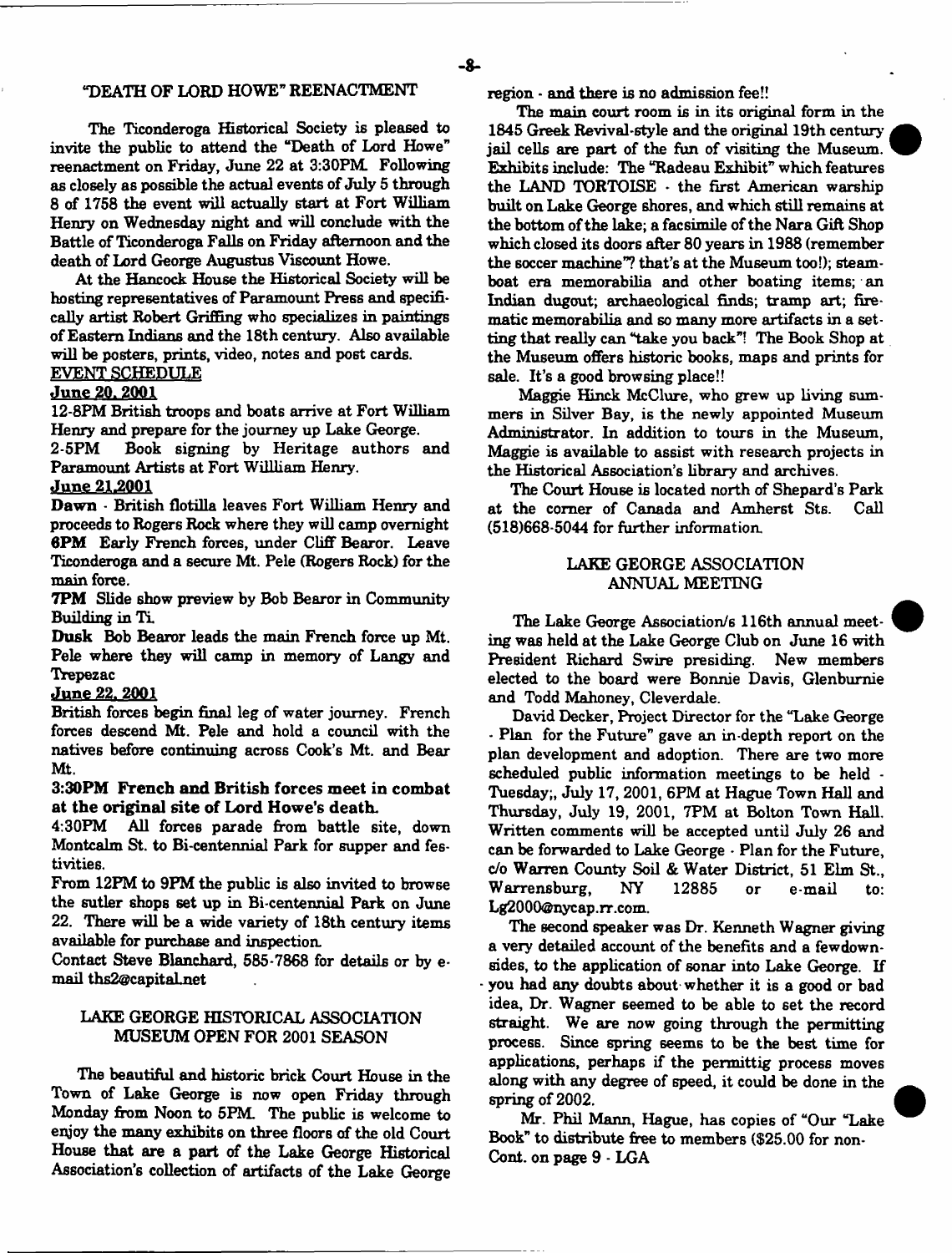Cont. from page 8 - LGA

LGA membership. As a member you will receive new members) He will be happy to deliver one to you if you call him at 543-6662. "Our Lake Book" is a unique part of chapters to add to your collection each year. Topics coming soon include: Nuisance Species, Birds in theBaain,Wildlife, Land Use Planning, LGA Website Guide and more! Comments and suggestions for future segments in "Our Lake Book" are most welcome and shld be sent to the attenton of the LGA Communications Coordinator.

#### BLACK WATCH LIBRARY BOOK SALE

The annual used book sale will be held at the Black Watch Memorial Library, Montcalm St., Ticonderoga on Saturday, June 23 from 10AM - 4PM in front of the library. A great opportunity to get some good summer reading for a bargain price.

#### HAGUE HISTORICAL SOCIETY

Our September trip will be to a small museum, discovered by Vice President Betty VanSleet in Saranac. A date has yet to be set, but be prepared to travel on the 2nd or 3rd Saturday in September. We will lunch at the Hotel Saranac (operated by the Hotel Business students from Paul Smith College.) A registration sheet is already in place at the Community Center. A defiite date will be announced in the near future and all members be advised..

\* The Hague Post Office collected a total of 201 lbs. of food for our local (Hague) food pantry from the USPS May food drive. Postmaster Fort wishes to thank all her cstomers who participated in this drive.

#### **LATE BREAKING NEWS FLASH!!!**

**The Hague Hoax Fest Committee has just persuaded Hague's own Retired Judge Dominick J. Viscardi to represent us in the case of Hague Historical Society against Lake George Historical Society for the custody of THE LAKE GEORGE MONSTER He has a formidable background of representing monsters in the past and we know he will do a great job of representing George.**

**The trial will be held at 9AM on Saturday, July 7 in the former Lake George Courthouse in Lake George, with Judge Austin presiding.**

**There will be a contingent of supporters from Hague to help plead our case. Would you like to join us? You will still be back in Hague in time to epjoy the activities here.**

#### **HELP WANTED**

**Openings for two youths 14-18 years of age to work for the town doing odd jobs for the summer months. Get application at Community Center.**

#### STAMP TO HELP FUND BREAST CANCER RESEARCH

It would be wonderful if 2001 was the year a cure for breast cancer was found. The notion that we could raise \$16 million by buying a book of stamps is powerful!

As you maybe aware, the U.S. Postal Service has released its new "Fund the Cure" stamp to help fund breast cancer research. The stamp was designed by Ethel Kessler of Bethesda, MD It is important that we take a stand against this disease that kills and aims so many of our mothers, sisters, friends.

Instead of the normal \$.34 for a stamp, this one costs \$.40. The additional \$.06 will go to breast cancer research. A "normal" book costs \$6.80. This one is only \$8.00 It takes a few minutes in line at the Post Office and means so much. If all the stamps are sold, it will raise an additional \$16,000,000 for this vital research

Just as important as the money is our support. What a statement it would make if the stamp outsold the lottery this week. What a statement it would make that we care.

Do these two things TODAY:

- 1. Go out and purchase some of these stamps.
- 2. E-mail your friends to do the same.

Many of us know women and their families whose lives are turned upside-down by breast cancer. It takes so little to do so much in this drive.

Please help - Thanks!

Ed: If my arithmetic is correct (it is not my strong point) I figure that if all the people who get this paper buy one book of stamps, we would be contributing \$810.00 to this worthwhile cause.

#### LAKE GEORGE PARK COMMISSION ZEBRA MUSSEL ADVISORY

The LGPC has issued a Zebra Mussel advisory for the 2001 boating season for all areas of Lake George. Every lake user is being asked to learn and follow the zebra mussel prevention precautions to stop zebra mussels from infesting the "Queen of American Lakes". The Commission is urgently appealing to everyone involved in boating SCUBA, fishing and construction activities to be part of a concerted effort to prevent the ecologic and economic destruction of zebra mussels.

Thoroughly inspect your boat's hull, drive unit, trim plates, trolling plates, prop gurds, transducers, anchor and anchor rope-and trailer. Remove all water weeds.

Drain all bilge water, live wells, bait buckets.

Thoroughly flush the hull, drive unit, live wells (and live well pumping system), bilge, trailer, etc. If you find any attached adult mussels, use HOT water.

Dry in sun for 2-4 days before being launched in uninfested waters. For further info, contact LGPC, 75 Fort George Road, Lake George, NY 12845-0749 Tel. (518)668-9347 Email

info@gpc.state.ny.us Web site: www.lgpc.state.ny.us